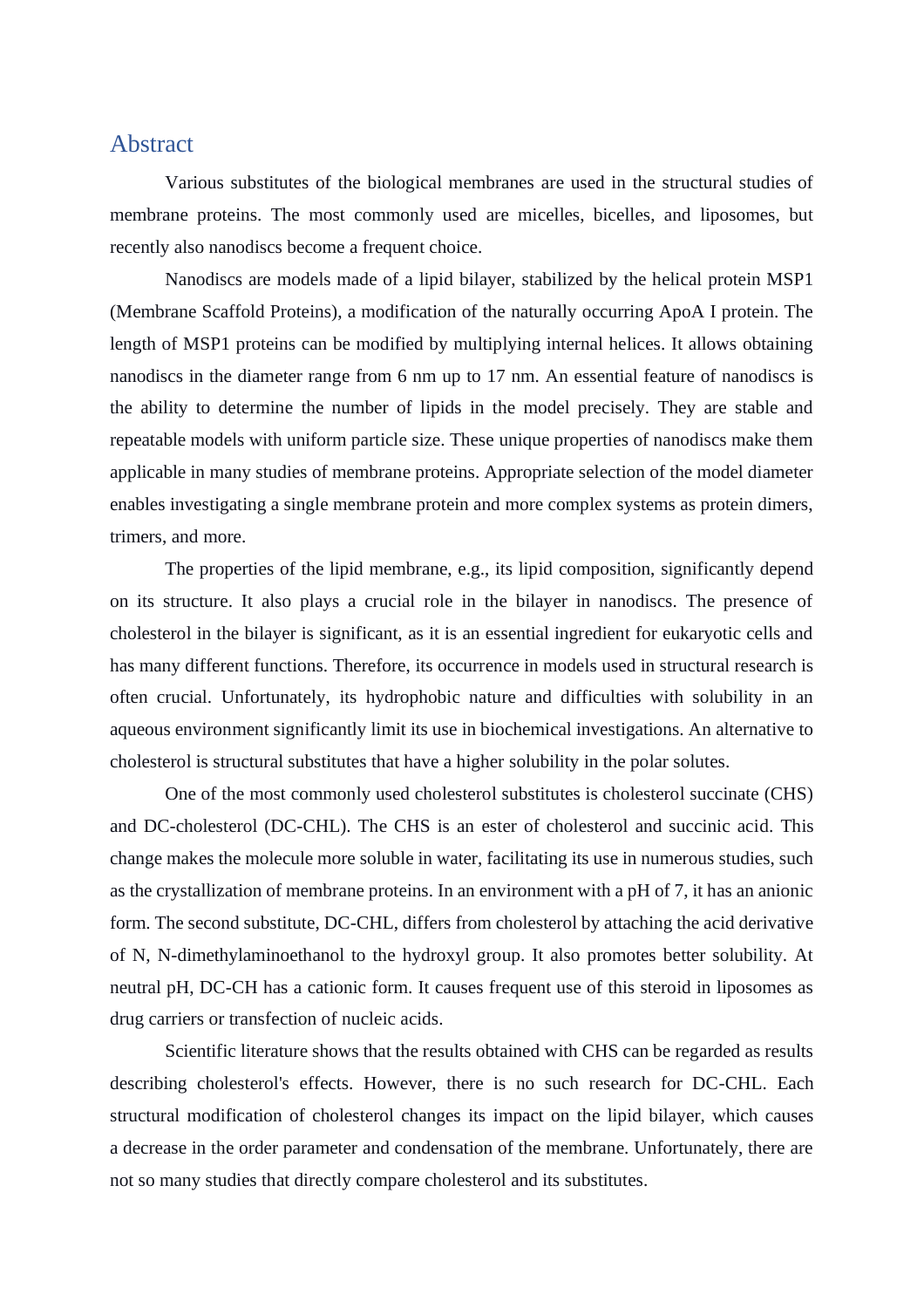This research aims to determine cholesterol substitutes' influence on the lipid bilayer structure and dynamics compared to cholesterol-containing models. Moreover, nanodiscs' characteristics compared to the biological membrane's ("flat bilayer") have been done. To achieve these goals, molecular modeling methods were used to study these structures at the atomic level. The characteristics of the studied models include analyzes of:

- The structure of the MSP1 protein,
- Physicochemical parameters describing a lipid bilayer,
- Description of the differences between nanodiscs and flat bilayer,
- Description of the differences between the influence of cholesterol and its analogs on the lipid bilayer.

The results show significant differences between nanodiscs and flat bilayer. The lipid bilayer in nanodiscs is heterogeneous due to the influence of the MSP1 protein. This protein significantly influences the lipid behavior in the model, which causes an overall lower order of the lipids in the lipid bilayer than in the flat bilayer. In the proximity of the MSP1 protein, lipids are less ordered than in the center of the nanodiscs, and the Scd order parameter present gradient value towards the center of the disc. The lipid bilayer has the smallest thickness next to the MSP1 protein. These results emphasize the existence of a different class of lipids in nanodiscs, which, depending on the distance from the nanodisc center, have different properties. The nanodisc's size is also essential - the larger nanodisc, the lower the lipid's overall order in the disc. Moreover, in bigger nanodiscs, the lipids population located in the center is less influenced by the MSP1 protein. These results describe the differences from the flat bilayer model, which is characterized by homogeneity in the lipids' properties in the model.

Obtained results more precisely characterize the effect of cholesterol on the lipid bilayer of nanodiscs, which cannot be studied using traditional experimental methods. The impact of cholesterol in nanodiscs is substantial and comparable to that observed in liposomes or the flat bilayer. Cholesterol organizes lipids in the lipid bilayer of nanodiscs. In nanodiscs containing cholesterol, the POPG lipids show a preference for locating in the close area of the MSP1 protein. Moreover, results show that the models' heterogeneity is caused by the influence of the MSP1 protein on the lipid bilayer. These observations are the starting point for research on cholesterol substitutes such as CHS and DC-CHL, mostly used experimentally as an alternative to this sterol. No studies have been performed to show the effect of these steroids on the lipid bilayer and compare them with the properties of models with cholesterol.

The cholesterol substitutes investigated in this study do not fully reflect the cholesterol's effect on the lipid bilayer. Firstly, CHS prefer localization in the close area of MSP1. It is the